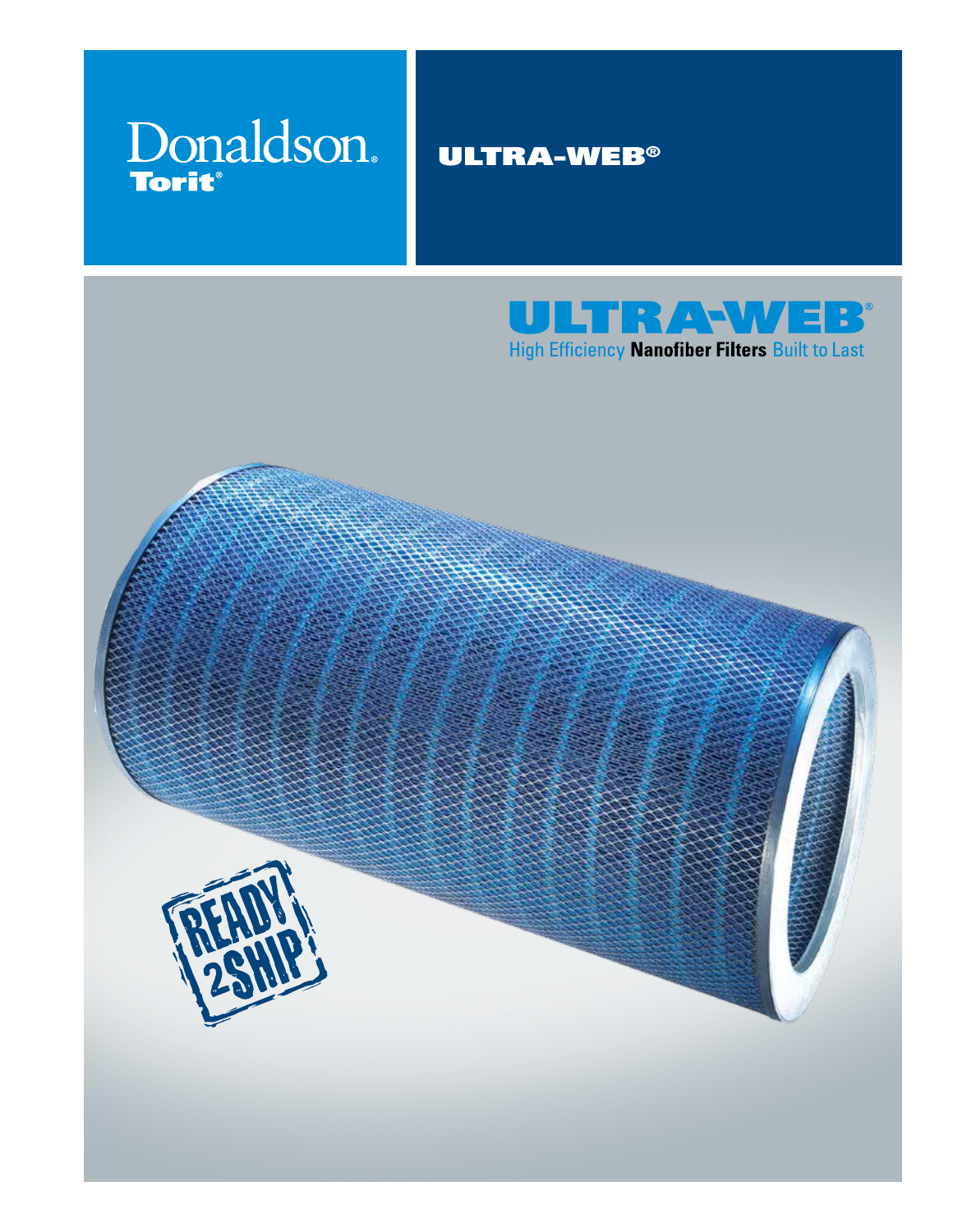### Proprietary technology that performs

Proven and proprietary Ultra-Web® technology delivers longer filter life, cleaner air and greater cost savings than other types of cartridge filter media. Made with an electrospinning process that produces a very fine, continuous, resilient fiber of 0.2-0.3 micron in diameter, Ultra-Web forms a permanent nanofiber web with very fine interfiber spaces that trap dust on the surface of the media.

- Superior media is more efficient in capturing submicron dust particles
- Longer filter life and better pulse cleaning due to surface loading technology
- Lower energy and less compressed air use with better pulse cleaning and lower operating pressure drop
- MERV 15, 14 and 13 filtration efficiencies to meet specific application needs



1 micron = 1/25,400 of an inch (1/1,000 of a millimeter)



**Clean Ultra-Web Filter (substrate still clean)**

**Surface-Loaded Ultra-Web Filter** 



Ultra-Web nanofiber media is loaded with ISO fine dust. Dust particles collect on the surface of the media and clean off easily while the substrate stays clean. A depth-loading filter would allow dust particles to penetrate deeply into the substrate where they build up and restrict airflow.

2 Donaldson Torit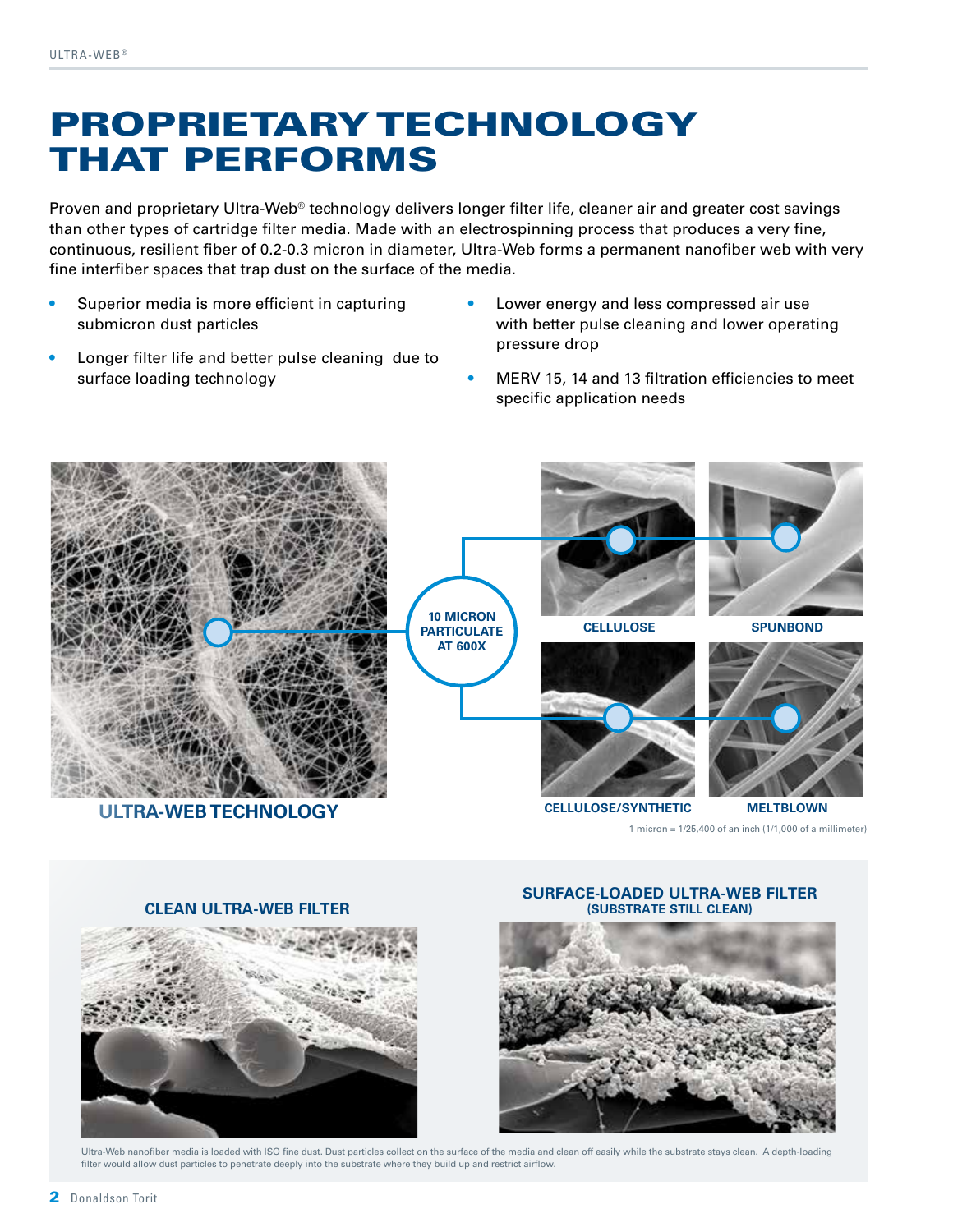## Count on significant savings

Savvy engineers with their eye on the bottom line know that Ultra-Web equals significant cost savings. Ultra-Web filters last longer, resulting in fewer filter changes, lower replacement and labor costs, and less production downtime. With lower pressure drop due to surface loading of dust, the energy and compressed air costs are also dramatically lower. For proven technology that delivers energy, maintenance and filter cost savings, there's only one solution — Ultra-Web.

#### **Lower Pressure Drop Saves Energy**

|                                            | 80/20 Media<br><b>Blend</b> | Ultra-Web<br>Nanofiber Media |
|--------------------------------------------|-----------------------------|------------------------------|
| <b>Cartridge Filter</b>                    | 24                          | 24                           |
| Airflow ACFM                               | 18,000                      | 18,000                       |
| <b>Operating Delta P</b>                   | 4 <sup>''</sup>             | 2 <sup>n</sup>               |
| <b>Motor HP</b>                            | 50                          | 40                           |
| <b>Brake HP</b>                            | 42.1                        | 35.2                         |
| <b>Kilowatt Hours</b>                      | 51,400                      | 25,700                       |
| <b>Annual Energy Usage</b><br>(in dollars) | \$5,140                     | \$2,570                      |
| <b>Ultra-Web Savings</b>                   | NА                          | \$2,570                      |

# ULTRAWEB CUTS ENERGY COSTS **In HALF**

This is one example of energy savings due to lower pressure drop. Energy savings can further increase with larger collectors. These energy savings are calculated based on the following assumptions: Cartridge collector running 4000 hours per year and energy costs are 10 cents per kilowatt hour.

#### Fewer Changeouts Save Energy, Maintenance & Filter Costs

| Number of<br><b>Ultra-Web Cartridges</b> | <b>Annual Maintenance</b><br>& Filter Cost Savings | <b>Annual Compressed Air</b><br><b>Savings</b> | <b>Annual Energy</b><br><b>Savings</b> | <b>Total Annual</b><br><b>Savings</b> |
|------------------------------------------|----------------------------------------------------|------------------------------------------------|----------------------------------------|---------------------------------------|
| 8                                        | \$729                                              | \$560                                          | \$857                                  | \$2,164                               |
| 12                                       | \$1,093                                            | \$560                                          | \$1,285                                | \$2,938                               |
| 24                                       | \$2,187                                            | \$672                                          | \$2,570                                | \$5,429                               |
| 36                                       | \$3,280                                            | \$1,008                                        | \$3,855                                | \$8,143                               |
| 48                                       | \$4,374                                            | \$672                                          | \$5,140                                | \$10,186                              |
| 72                                       | \$6,561                                            | \$1,008                                        | \$7,710                                | \$15,279                              |
| 96                                       | \$8,748                                            | \$1,120                                        | \$10,280                               | \$20,148                              |
| 128                                      | \$11,664                                           | \$1,120                                        | \$13,707                               | \$26,491                              |

Maintenance and filter replacement calculations are based on a comparison of 80/20 media blend cartridges and Ultra-Web nanofiber cartridges, 80/20 media filters are replaced after six months. Ultra-Web filters provide twice the life of 80/20 media filters. 80/20 media filters are priced at \$85 each, Ultra-Web filters are \$132 each. Labor rate equals \$50 per hour, filters are replaced at a rate of 16 filters/hour and disposal costs are \$50/drum.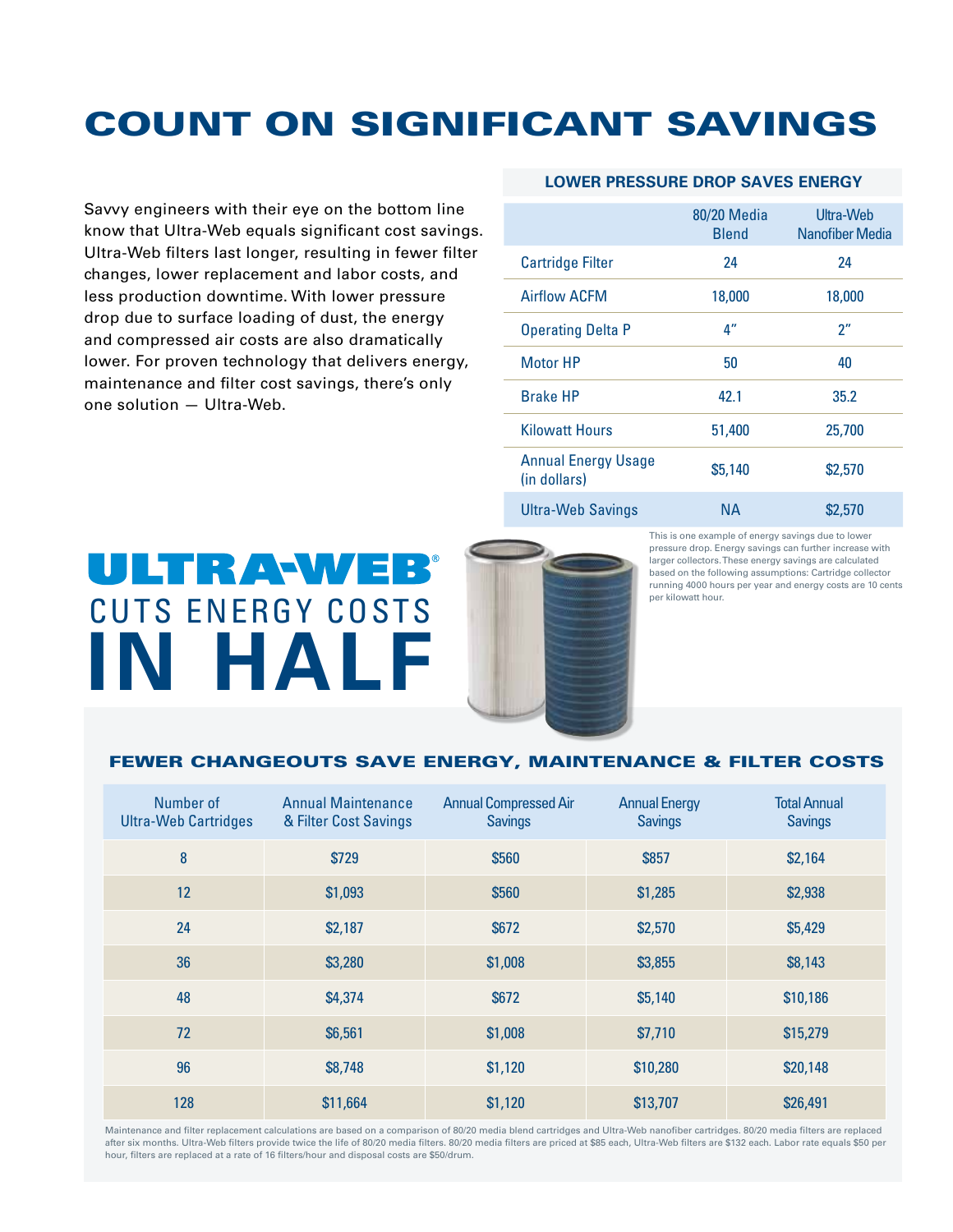### 3 decades of longer life

For more than three decades, Donaldson Torit has advanced our Ultra-Web technology to provide a complete line of cartridge filters that last up to twice as long as commodity cellulose and cellulose/synthetic (80/20) blend medias. Pressure drop starts high and rises quickly with depth-loading commodity filters, resulting in shorter filter life and greater energy use. Ultra-Web's surface loading technology is scientifically proven to provide lower operating pressure drop over a longer period of time, which allows the filter to last longer while requiring less energy.



Results were derived testing Atomite test dust in an 8-cartridge collector @1.0 gr./cu.ft, Goyen Millennium valves, 90 psi cleaning pressure, 100ms on time 10 second off time. Airflow goal =  $4064$  scfm.

### Engineered to Perfection

A filter must be rated at least a MERV 13 on the ASHRAE 20-point scale to effectively filter submicron dust particles. Donaldson® Torit® has perfected our standard pre-HEPA MERV 13-rated Ultra-Web cartridge filters to optimize filtration without sacrificing filter life or increasing pressure drop.



|  | HIGHER EFFICIENCY = CLEANER AIR |  |  |
|--|---------------------------------|--|--|
|--|---------------------------------|--|--|

Ultra-Web MERV 13, 14 and 15 efficiency has been certified by independent lab tests and tested per the ASHRAE Standard 52.2-2007.

| <b>CARTRIDGE FILTER</b>  | <b>MERV</b> | $3-10 \mu m$ | $1-3 \mu m$ | $0.3-1 \mu m$      |
|--------------------------|-------------|--------------|-------------|--------------------|
| <b>Ultra-Web</b>         | 15          |              |             |                    |
| <b>Ultra-Web SB</b>      | 15          | ◢            |             |                    |
| <b>Ultra-Web AS</b>      | 15          | ◢            | ◢           |                    |
| <b>Fibra-Web</b>         | 14          |              |             |                    |
| <b>Thermo-Web</b>        | 14          |              |             |                    |
| <b>Typical Spunbond</b>  | 11          | ◢            | J           | $\boldsymbol{X}^*$ |
| <b>Typical Cellulose</b> | 10          | ℐ            | ◢           | X*                 |
| Typical 80/20 Blend      | 10          |              |             | Y*                 |

Ultra-Web efficiently captures submicron dust particulate. Cellulose and 80/20 blend media are not efficient enough to rate on submicron dust particulate. Typical cellulose and 80/20 blend media are rated to capture 1-3 micron dust particles and some competitive 80/20 blend media is only rated to capture larger 3-10 micron particulate.

\* Not efficient enough to rate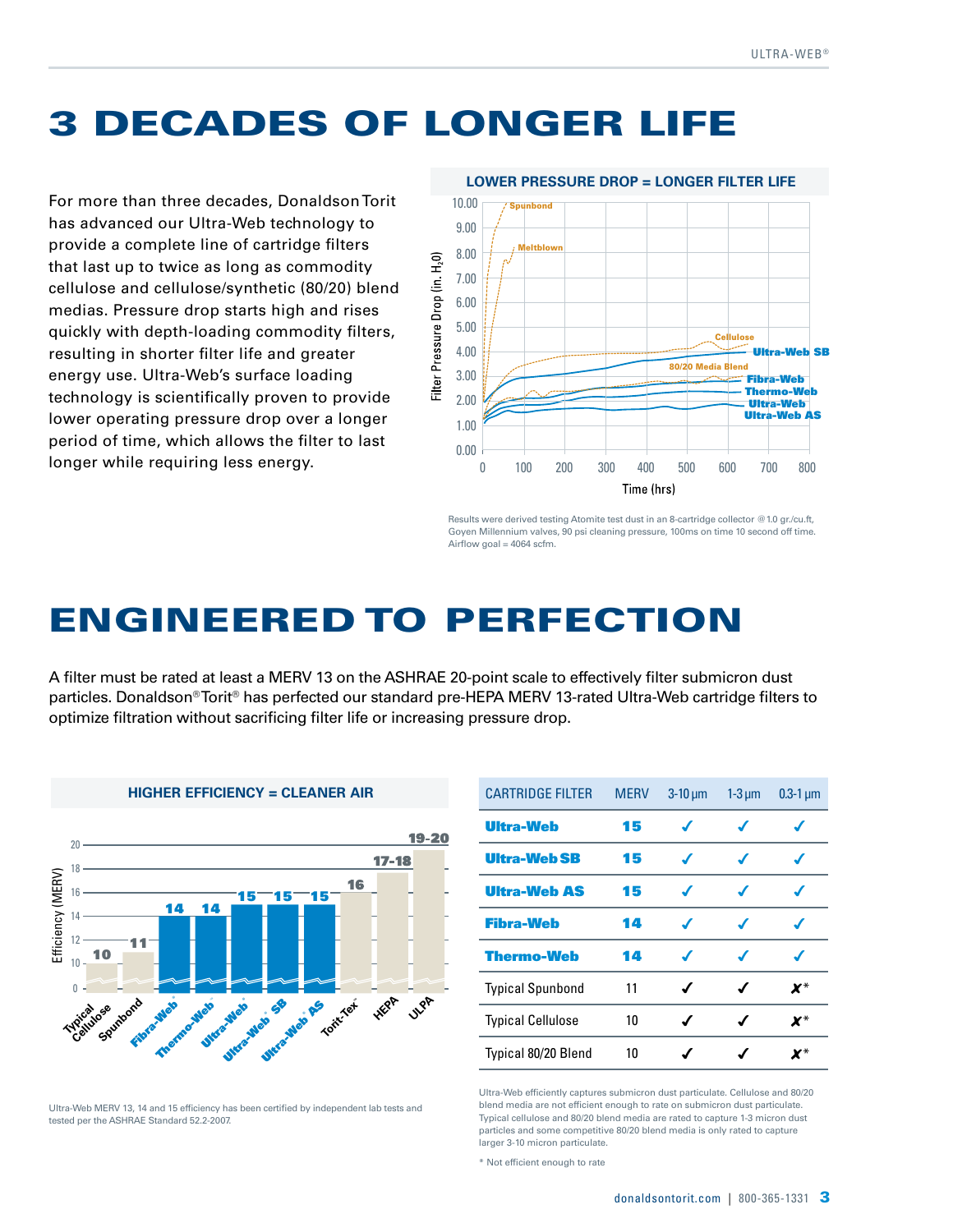



### high efficiency nanofiber filters **BUILT TO LAST**

Ultra-Web filters ship in 24 hours and are available for all popular collectors.

- AAF<sup>®</sup>
- Aercology<sup>®</sup>
- **•** Airflow<sup>®</sup> Systems
- Clemco<sup>®</sup>
- **•** Environmental Systems Designs
- • Farr
- **Geoff**
- MAC
- Micro Air<sup>®</sup>
- Nordson
- • Pneumafil
- Robovent<sup>®</sup>
- Steelcraft<sup>®</sup>
- Trion®
- UAS<sup>®</sup>
- • Wheelabrator
- $+$  Many others